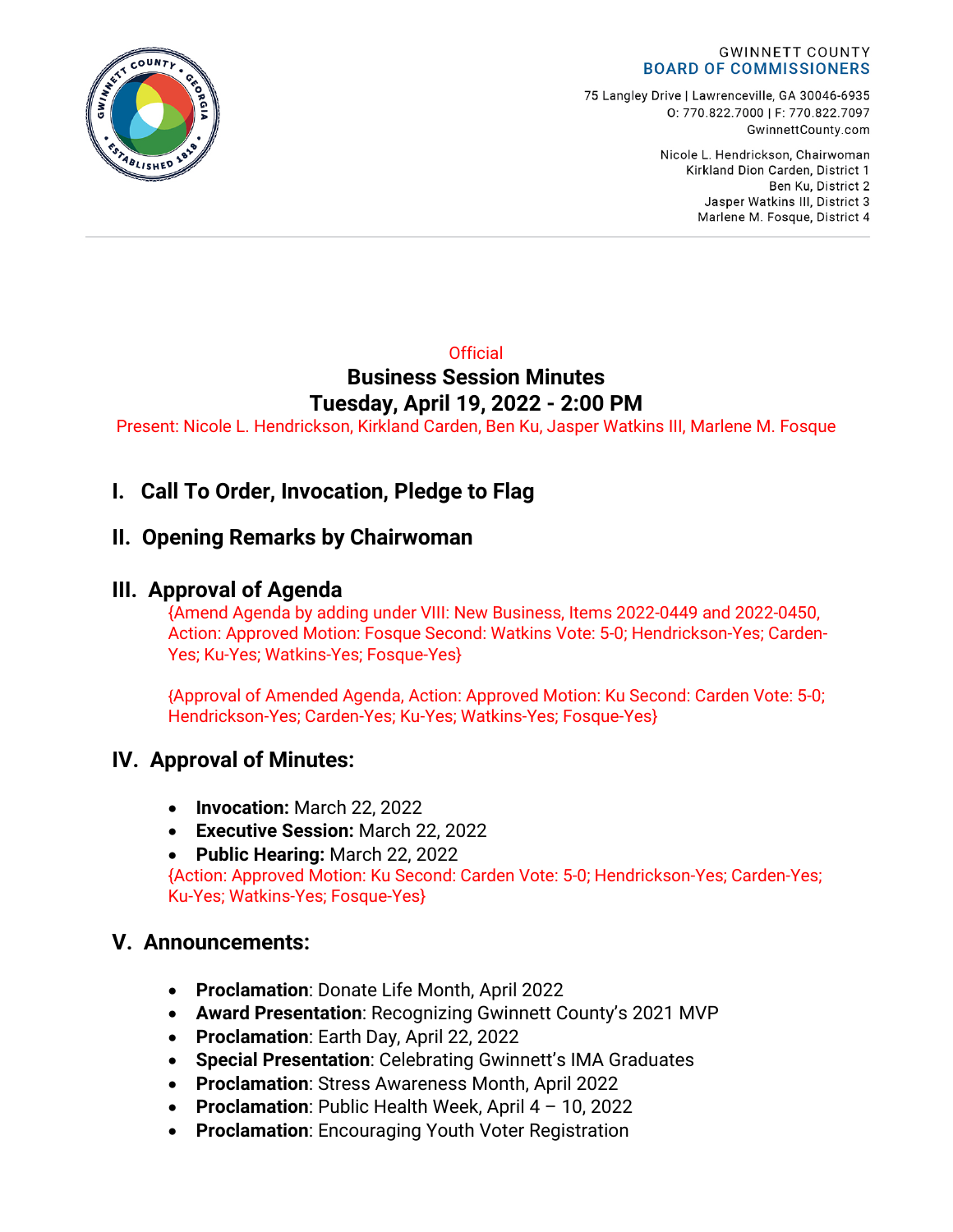### **VI. Consent Agenda**

#### **A. New Business**

#### **1. Commissioners**

**2022-0368 Approval** of appointment to the Board of Tax Assessors. Term expires April 19, 2028. Incumbent Norman B. Ellis. District 3/Watkins - Appoint Norman B. Ellis {Action: Approved Motion: Ku Second: Carden Vote: 5-0; Hendrickson-Yes; Carden-Yes; Ku-Yes; Watkins-Yes; Fosque-Yes}

**2022-0369 Approval** of appointment to the Housing Authority. Term expires April 30, 2027. Incumbent Brad Weeks. Chairwoman's Appointment - Appoint Brad Weeks {Action: Approved Motion: Ku Second: Carden Vote: 5-0; Hendrickson-Yes; Carden-Yes; Ku-Yes; Watkins-Yes; Fosque-Yes}

#### **2. Multiple Departments**

**2022-0367 Award BL029-22**, purchase of OEM toner and inkjet cartridges on an annual contract (April 22, 2022 through April 21, 2023), per the attached bid tabulation, base bid \$375,456.26. (Staff Recommendation: Award) {Action: Approved Motion: Ku Second: Carden Vote: 5-0; Hendrickson-Yes; Carden-Yes; Ku-Yes; Watkins-Yes; Fosque-Yes}

**2022-0319 Approval** to renew BL044-19, provision of comprehensive HVAC services on an annual contract (July 1, 2022 through June 30, 2023), Departments of Community Services and Support Services, with Maxair, Inc., base bid \$655,549.00. (Staff Recommendation: Approval) {Action: Approved Motion: Ku Second: Carden Vote: 5-0; Hendrickson-Yes; Carden-Yes; Ku-Yes; Watkins-Yes; Fosque-Yes}

**2022-0383 Approval** to rescind renewal of BL007-19, purchase only and purchase and installation of sod and sprigs on an annual contract (March 27, 2022 through March 26, 2023), Departments of Community Services, Transportation, and Water Resources, with Arthur A. Jones & Associates dba Buck Jones Nursery. (Staff Recommendation: Approval) {Action: Approved Motion: Ku Second: Carden Vote: 5-0; Hendrickson-Yes; Carden-Yes; Ku-Yes; Watkins-Yes; Fosque-Yes}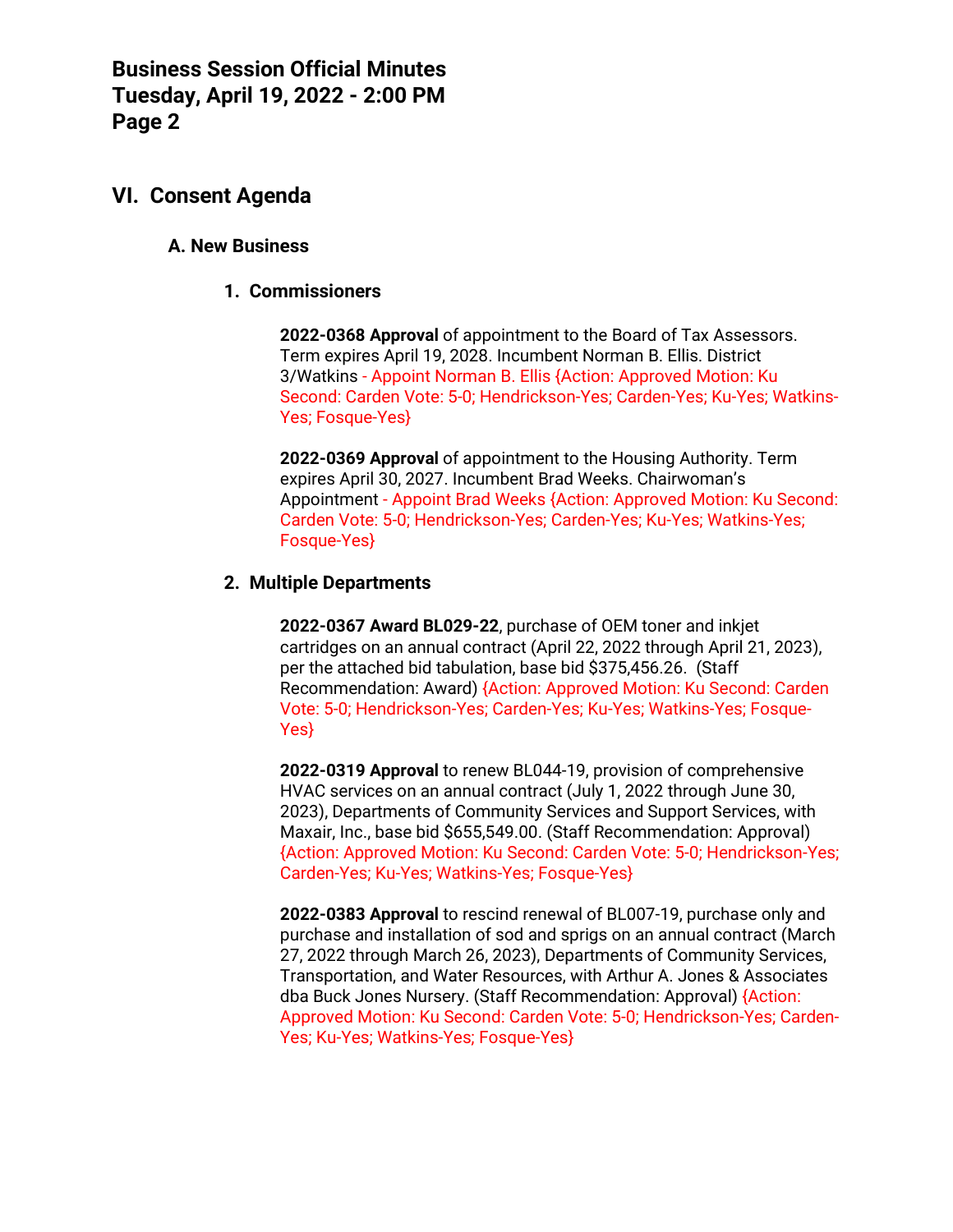# **VI. Consent Agenda**

#### **A. New Business**

#### **3. Community Services/Tina Fleming**

**2022-0329 Award BL020-22**, playground replacement at Collins Hill Park, to Playcore Wisconsin, Inc. dba Gametime, amount not to exceed \$644,380.54. Contract to follow award. Subject to approval as to form by the Law Department. This contract is funded by the 2017 SPLOST Program. (Staff Recommendation: Award) {Action: Approved Motion: Ku Second: Carden Vote: 5-0; Hendrickson-Yes; Carden-Yes; Ku-Yes; Watkins-Yes; Fosque-Yes}

**2022-0389 Approval** to accept donations, in the amount of \$3,696.00, as part of the Betty White animal shelter challenge, which called for donations to local animal shelters in her memory. Funds will be used to support the operations of the Gwinnett County Animal Welfare and Enforcement division. (Staff Recommendation: Approval) {Action: Approved Motion: Ku Second: Carden Vote: 5-0; Hendrickson-Yes; Carden-Yes; Ku-Yes; Watkins-Yes; Fosque-Yes}

**2022-0390 Approval/authorization** to accept provider status from the Georgia Department of Early Care and Learning (DECAL) for the Childcare and Parent Services (CAPS) program to receive reimbursement of childcare subsidies for eligible participants. Authorization to establish annual grant revenue and appropriation budgets to match eligible participant expense. Approval/authorization for the Department of Community Services to receive CAPS funding on an ongoing basis as defined in the Child Care Provider Agreement. Approval/authorization for the Chairwoman or designee to execute program documents and any other necessary documents. This program is 100% funded through DECAL with no matching funds required. Subject to approval as to form by the Law Department. (Staff Recommendation: Approval) {Action: Approved Motion: Ku Second: Carden Vote: 5-0; Hendrickson-Yes; Carden-Yes; Ku-Yes; Watkins-Yes; Fosque-Yes}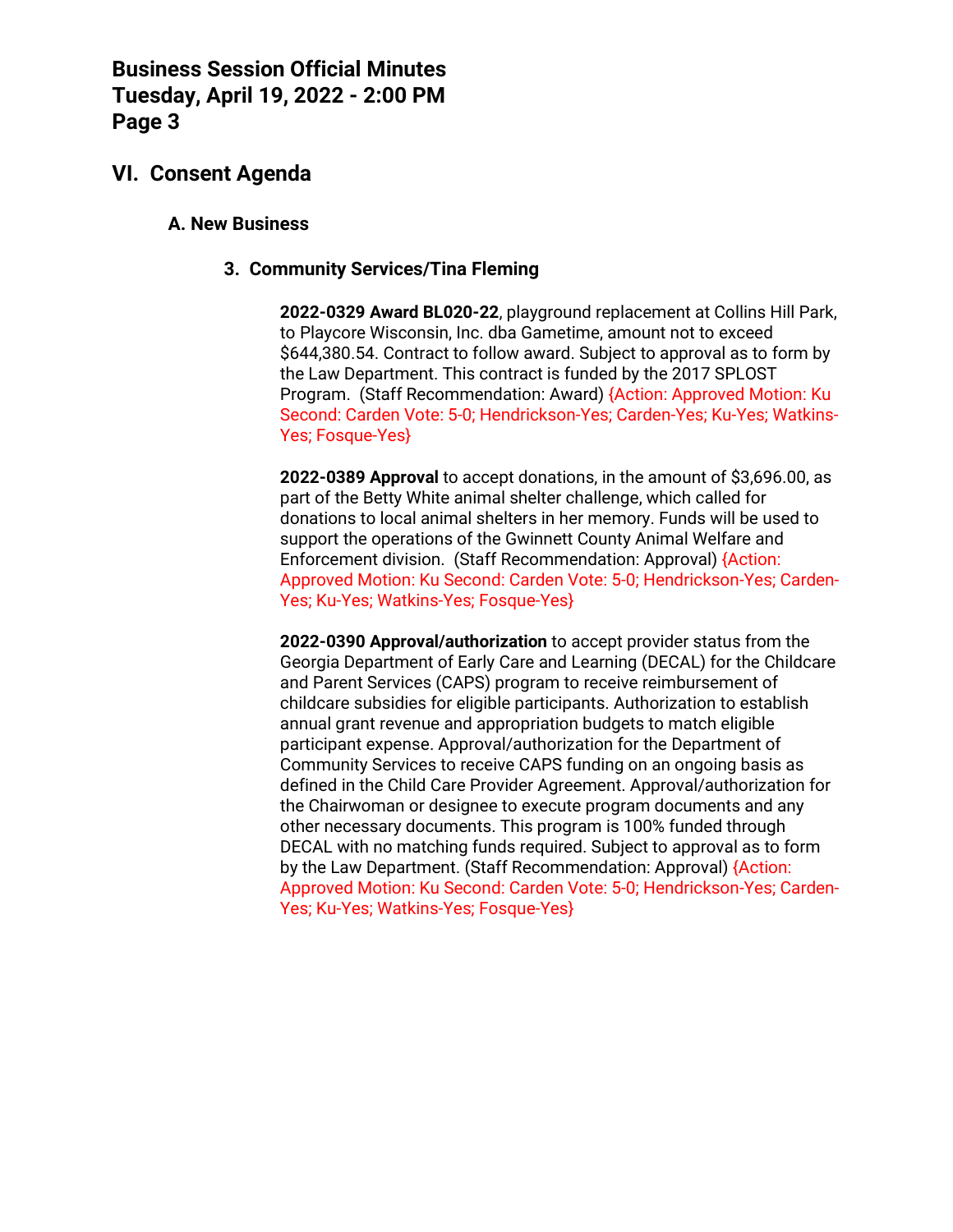## **VI. Consent Agenda**

#### **A. New Business**

#### **4. Financial Services/Buffy Alexzulian**

**2022-0382 Award RP041-21**, provision and implementation of a grants management software solution on an annual contract (April 19, 2022 through April 18, 2023), to REI Systems, Inc., base amount \$635,172.90 (negotiated cost savings of approximately \$130,000.00). Contract to follow award. Subject to approval as to form by the Law Department. This contract is funded 43% by the American Rescue Plan Act and 6% by the United States Department of Housing and Urban Development. (Staff Recommendation: Award) {Action: Approved Motion: Ku Second: Carden Vote: 5-0; Hendrickson-Yes; Carden-Yes; Ku-Yes; Watkins-Yes; Fosque-Yes}

**2022-0340 Approval** of tax digest corrections, including changes to the digest, additions, deletions, and errors discovered during the billing and collection process of the Tax Assessors and Tax Commissioner's Office. Adjustments amount to an increase of assessed value in the amount of \$5,808,110.00, a decrease in assessed value of \$17,103,180.00 for a net decrease of \$11,295,070.00 for tax years 2016 through 2021. (Staff Recommendation: Approval) (Board of Assessors Approved on March 2, 2022, Vote 5-0) {Action: Approved Motion: Ku Second: Carden Vote: 5-0; Hendrickson-Yes; Carden-Yes; Ku-Yes; Watkins-Yes; Fosque-Yes}

**2022-0334 Approval/authorization** of the February 28, 2022 Monthly Financial Status Report and ratification of all budget amendments. {Action: Approved Motion: Ku Second: Carden Vote: 5-0; Hendrickson-Yes; Carden-Yes; Ku-Yes; Watkins-Yes; Fosque-Yes}

#### **5. Fire Services/Russell S. Knick**

**2022-0328 Award OS012-22**, purchase of Life Line ambulances, to Life Line Emergency Vehicles, \$1,146,000.00. This contract is funded by various SPLOST Programs. (Staff Recommendation: Award) {Action: Approved Motion: Ku Second: Carden Vote: 5-0; Hendrickson-Yes; Carden-Yes; Ku-Yes; Watkins-Yes; Fosque-Yes}

**2022-0359 Award BL008-22**, provision of landscaping maintenance services on an annual contract (April 19, 2022 through April 18, 2023), to Chealey Solutions, LLC and Seasons Landscape Incorporated, base bid \$134,268.00. (Staff Recommendation: Award) {Action: Approved Motion: Ku Second: Carden Vote: 5-0; Hendrickson-Yes; Carden-Yes; Ku-Yes; Watkins-Yes; Fosque-Yes}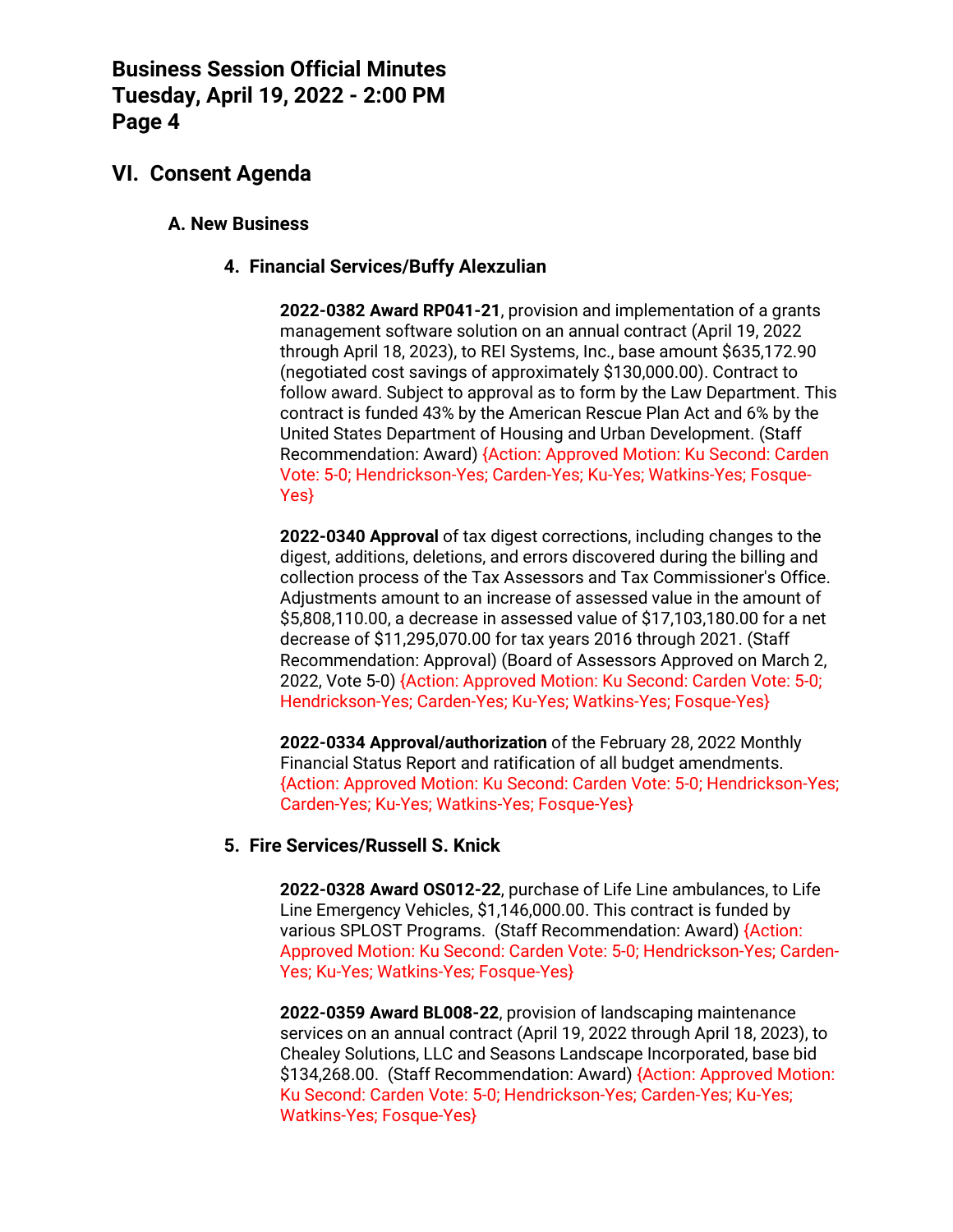## **VI. Consent Agenda**

#### **A. New Business**

#### **6. Information Technology Services/Dorothy Parks**

**2022-0376 Award OS011-22**, provision of Microsoft Premier support on an annual contract (April 19, 2022 through April 18, 2023), to Microsoft Corporation, using a competitively procured State of Georgia contract, base amount \$101,971.00. (Staff Recommendation: Award) {Action: Approved Motion: Ku Second: Carden Vote: 5-0; Hendrickson-Yes; Carden-Yes; Ku-Yes; Watkins-Yes; Fosque-Yes}

**2022-0388 Award OS015-22**, purchase of Adobe software renewal subscriptions on an annual contract (May 5, 2022 through May 4, 2023), to CDW Government, LLC, using a competitively procured State of Georgia contract, base amount \$166,498.77 (this represents an 8.9% decrease from the previous contract). (Staff Recommendation: Award) {Action: Approved Motion: Ku Second: Carden Vote: 5-0; Hendrickson-Yes; Carden-Yes; Ku-Yes; Watkins-Yes; Fosque-Yes}

**2022-0283 Approval** to renew OS002-17, Microsoft Enterprise agreement and true-up on an annual contract (May 1, 2022 through April 30, 2023), with Dell Marketing L.P., using a competitively procured State of Georgia contract, base amount \$5,022,817.00. (Staff Recommendation: Approval) {Action: Approved Motion: Ku Second: Carden Vote: 5-0; Hendrickson-Yes; Carden-Yes; Ku-Yes; Watkins-Yes; Fosque-Yes}

**2022-0350 Approval** to renew BL049-19, purchase of notebook, laptop, and tablet computers on an annual contract (May 22, 2022 through May 21, 2023), with PC Specialists, Inc., dba Technology Integration Group (TIG) and R&D Computers, Inc., base bid \$366,195.32. (Staff Recommendation: Approval) {Action: Approved Motion: Ku Second: Carden Vote: 5-0; Hendrickson-Yes; Carden-Yes; Ku-Yes; Watkins-Yes; Fosque-Yes}

#### **7. Law Department/Michael P. Ludwiczak**

**2022-0353 Approval** of the settlement in the matter, Gwinnett County, Georgia vs. Tucker Family Fund, L.L.C., et al., Civil Action Number 19-A-03088-11, Superior Court of Gwinnett County. Subject to approval as to form by the Law Department. {Action: Approved Motion: Ku Second: Carden Vote: 5-0; Hendrickson-Yes; Carden-Yes; Ku-Yes; Watkins-Yes; Fosque-Yes}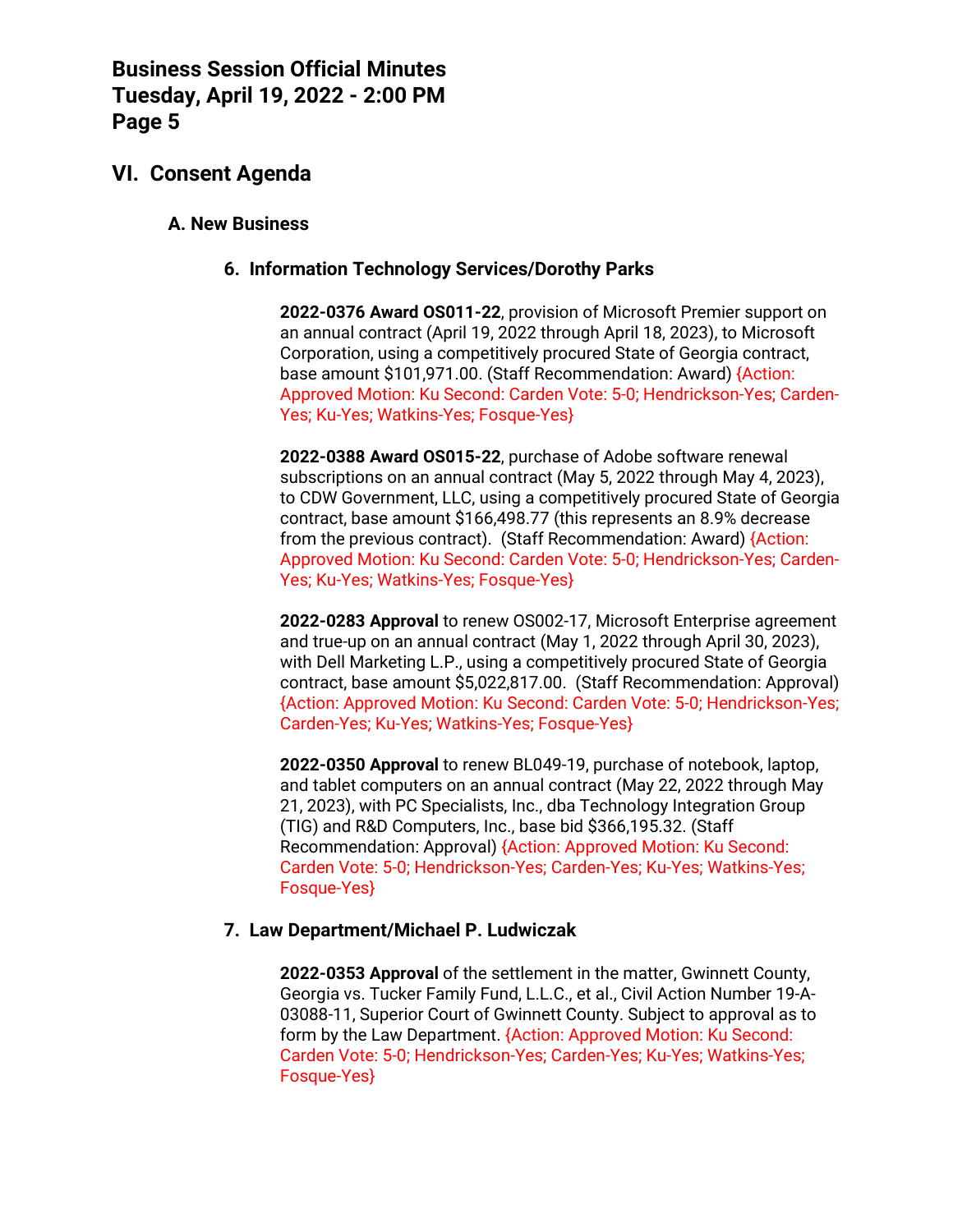# **VI. Consent Agenda**

#### **A. New Business**

#### **7. Law Department/Michael P. Ludwiczak**

**2022-0346 Approval/authorization** for Declaration of Taking Condemnation proceedings for the property of Colfin 2015-1 Industrial Owner, LLC, and Wilmington Trust, National Association, consisting of 8,704.92 square feet of fee simple right of way and 244.59 linear feet of limited access rights, Tax Parcel No. R7154 004, 1000 Satellite Boulevard, amount \$30,000.00. Subject to approval as to form by the Law Department. This project is funded by the 2014 SPLOST Program. {Action: Approved Motion: Ku Second: Carden Vote: 5-0; Hendrickson-Yes; Carden-Yes; Ku-Yes; Watkins-Yes; Fosque-Yes}

**2022-0347 Approval/authorization** for Declaration of Taking Condemnation proceedings for the property of Colfin 2018-14 Industrial Owner, LLC, and Wilmington Trust, National Association, consisting of 37,867.56 square feet of fee simple right of way and 752.71 linear feet of limited access rights, Tax Parcel No. R7153 129, 2925 Shawnee Industrial Way, amount \$130,400.00. Subject to approval as to form by the Law Department. This project is funded by the 2014 SPLOST Program. {Action: Approved Motion: Ku Second: Carden Vote: 5-0; Hendrickson-Yes; Carden-Yes; Ku-Yes; Watkins-Yes; Fosque-Yes}

**2022-0348 Approval/authorization** for Declaration of Taking Condemnation proceedings for the property of McDaniel Enterprises, Inc., consisting of 3,684.33 square feet of fee simple right of way, 1,480.29 square feet of permanent construction easements, and 1,072.51 square feet of 48-month temporary driveway easement, Tax Parcel No. R7009 005, 615 West Pike Street, amount \$125,000.00. Subject to approval as to form by the Law Department. This project is funded by the 2014 SPLOST Program. {Action: Approved Motion: Ku Second: Carden Vote: 5-0; Hendrickson-Yes; Carden-Yes; Ku-Yes; Watkins-Yes; Fosque-Yes}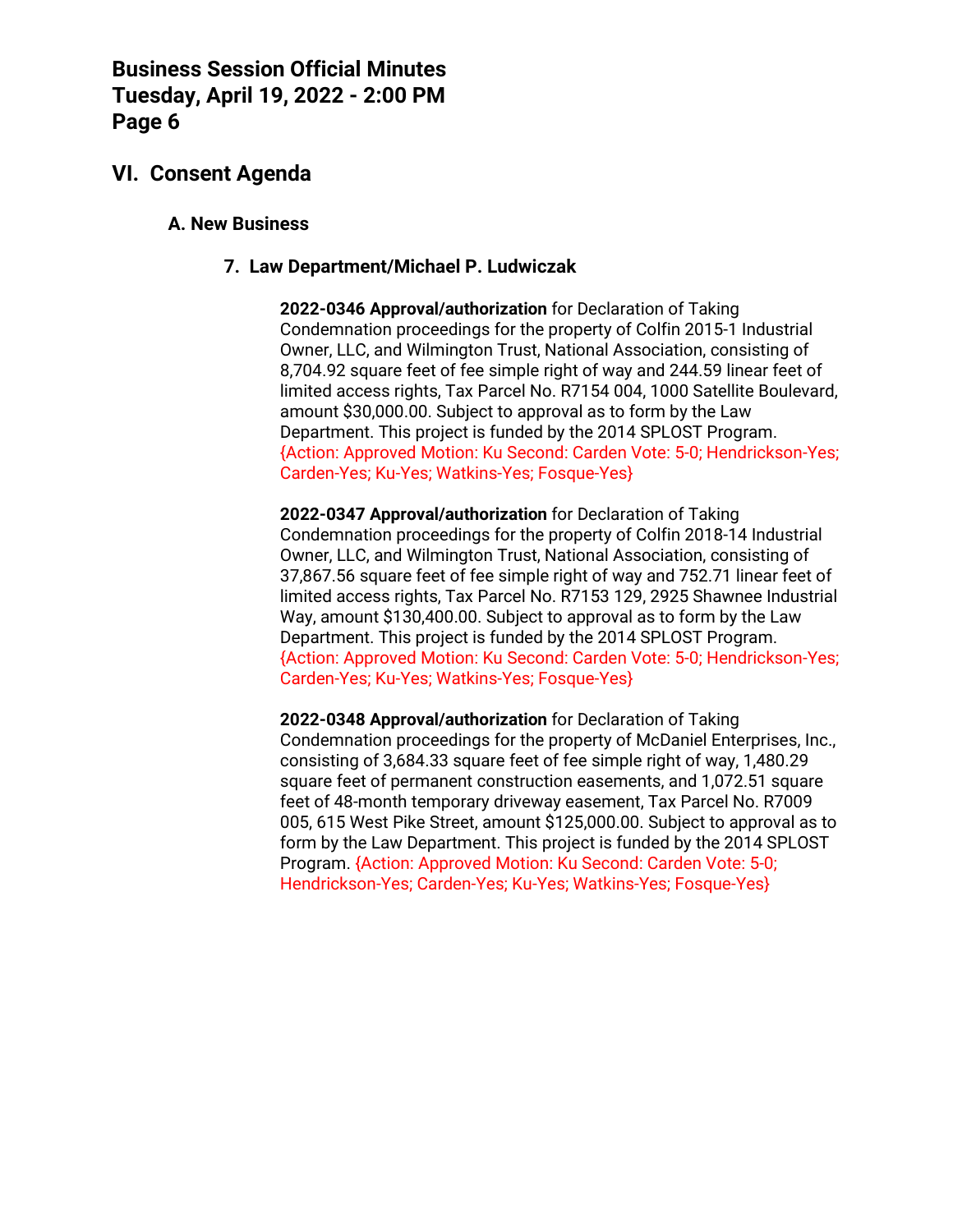## **VI. Consent Agenda**

#### **A. New Business**

#### **7. Law Department/Michael P. Ludwiczak**

**2022-0349 Approval/authorization** for Declaration of Taking Condemnation proceedings for the property of D.A.D. Holdings, L.L.C., Gloria Ann Ellis Hayes and Michael D. Hayes, as Trustees of the A.D. Hayes IV Trust under the Will of A.D. Hayes, Donald E. Hayes, Gloria Ann Hayes, Michael D. Hayes, A. Terry Hayes, Tim Hayes and Ted A. Hayes, consisting of 5,529.00 square feet of fee simple right of way, 1,148.50 square feet of permanent construction easements, and 3,422.96 square feet of 48-month temporary driveway easements, Tax Parcel No. R7009 011, 719 West Pike Street, amount \$116,000.00. Subject to approval as to form by the Law Department. This project is funded by the 2014 SPLOST Program. {Action: Approved Motion: Ku Second: Carden Vote: 5-0; Hendrickson-Yes; Carden-Yes; Ku-Yes; Watkins-Yes; Fosque-Yes}

**2022-0358 Approval/authorization** for the Chairwoman to execute a Resolution reappointing Russell Royal to the Indigent Defense Governing Committee. (Staff Recommendation: Approval) {Action: Approved Motion: Ku Second: Carden Vote: 5-0; Hendrickson-Yes; Carden-Yes; Ku-Yes; Watkins-Yes; Fosque-Yes}

**2022-0437 Approval/authorization** for the Chairwoman to execute a Resolution approving the issuance of revenue bonds by the Development Authority of Gwinnett County for the benefit of GGCF Athletic Fields, LLC, and any and all additional documents necessary to indicate such approval. Subject to approval as to form by the Law Department. {Action: Approved Motion: Ku Second: Carden Vote: 5-0; Hendrickson-Yes; Carden-Yes; Ku-Yes; Watkins-Yes; Fosque-Yes}

#### **8. Police Services/James D. McClure**

**2022-0386 Award OS014-22**, Teledyne FLIR surveillance systems low light upgrade, to Teledyne FLIR Surveillance, Inc., amount not to exceed \$286,977.32. (Staff Recommendation: Award) {Action: Approved Motion: Ku Second: Carden Vote: 5-0; Hendrickson-Yes; Carden-Yes; Ku-Yes; Watkins-Yes; Fosque-Yes}

**2022-0423 Award OS009-22**, purchase of a digital storage system for investigations, to IX Systems, Inc., \$135,701.00. (Staff Recommendation: Award) {Action: Approved Motion: Ku Second: Carden Vote: 5-0; Hendrickson-Yes; Carden-Yes; Ku-Yes; Watkins-Yes; Fosque-Yes}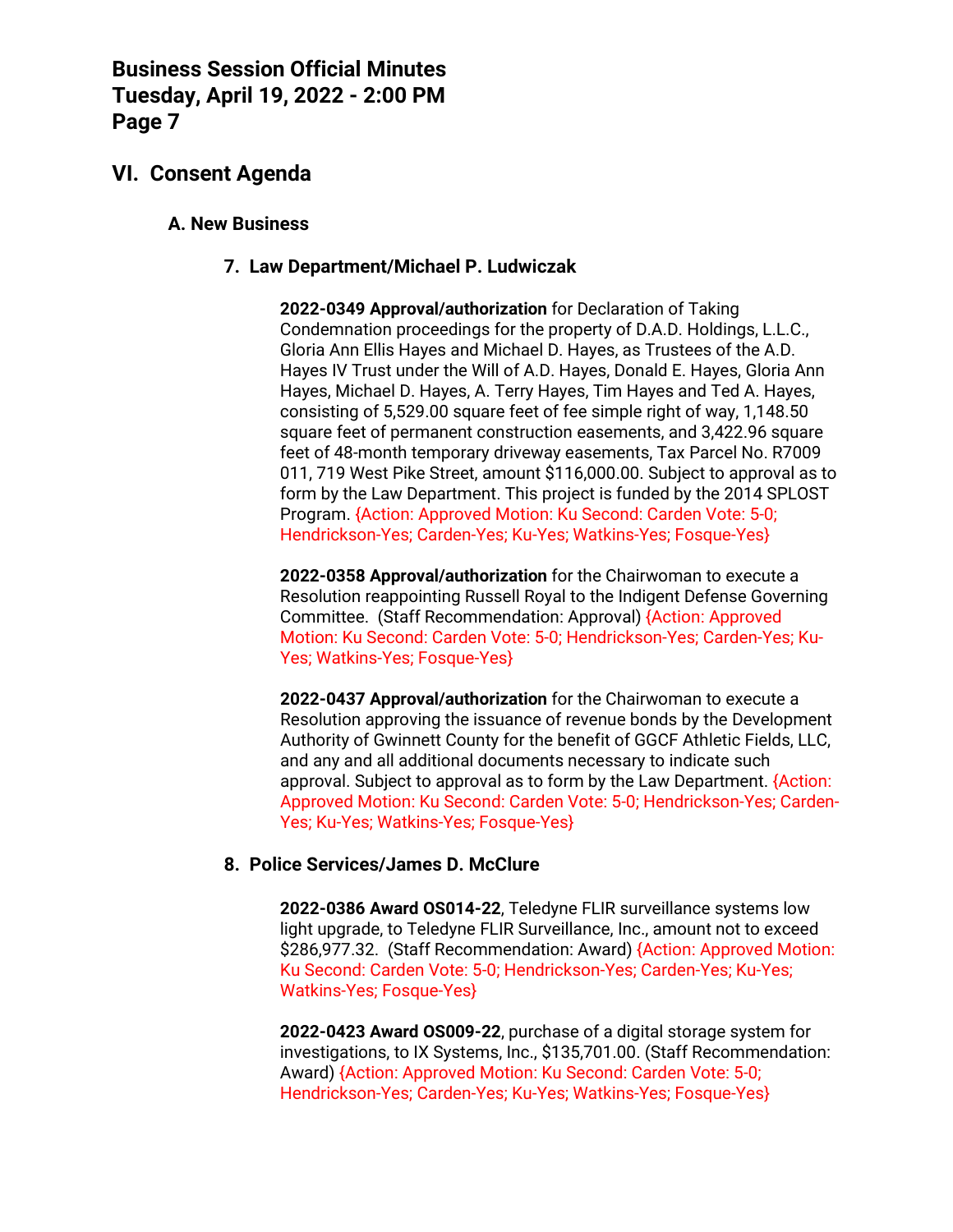## **VI. Consent Agenda**

#### **A. New Business**

#### **8. Police Services/James D. McClure**

**2022-0361 Approval** to retire from service, Gwinnett County Police K-9 Borni to be removed from the Fixed Asset Registry and permanently retired to his handler, Sergeant Erick Fee, for the remainder of his life. {Action: Approved Motion: Ku Second: Carden Vote: 5-0; Hendrickson-Yes; Carden-Yes; Ku-Yes; Watkins-Yes; Fosque-Yes}

**2022-0309 Approval/authorization** for the Chairwoman to execute an Intergovernmental Agreement with the City of Sugar Hill for the use of the County Owned 800 MHz System. No cost associated. Subject to approval as to form by the Law Department. {Action: Approved Motion: Ku Second: Carden Vote: 5-0; Hendrickson-Yes; Carden-Yes; Ku-Yes; Watkins-Yes; Fosque-Yes}

#### **9. Support Services/Angelia Parham**

**2022-0338 Award BL018-22**, radio tower HVAC replacement projects, to John F. Pennebaker Co., Inc., amount not to exceed \$568,823.00. Contract to follow award. Subject to approval as to form by the Law Department. (Staff Recommendation: Award) {Action: Approved Motion: Ku Second: Carden Vote: 5-0; Hendrickson-Yes; Carden-Yes; Ku-Yes; Watkins-Yes; Fosque-Yes}

#### **10. Tax Commissioner/Tiffany P. Porter**

**2022-0365 Approval** of Allowance of Gwinnett County Tax Commissioner's 2021 Insolvents List for Tax Years 2011 - 2021. {Action: Approved Motion: Ku Second: Carden Vote: 5-0; Hendrickson-Yes; Carden-Yes; Ku-Yes; Watkins-Yes; Fosque-Yes}

#### **11. Transportation/Lewis Cooksey**

**2022-0320 Award BL017-22**, Gwinnett County Air Traffic Control Tower (ATCT) improvements project, to Robinson Aviation (RVA), Inc., amount not to exceed \$330,714.38. Contract to follow award. Subject to approval as to form by the Law Department. (Staff Recommendation: Award) (Gwinnett County Airport Authority approved on April 14, 2022, Vote 5-0.) {Action: Approved Motion: Ku Second: Carden Vote: 5-0; Hendrickson-Yes; Carden-Yes; Ku-Yes; Watkins-Yes; Fosque-Yes}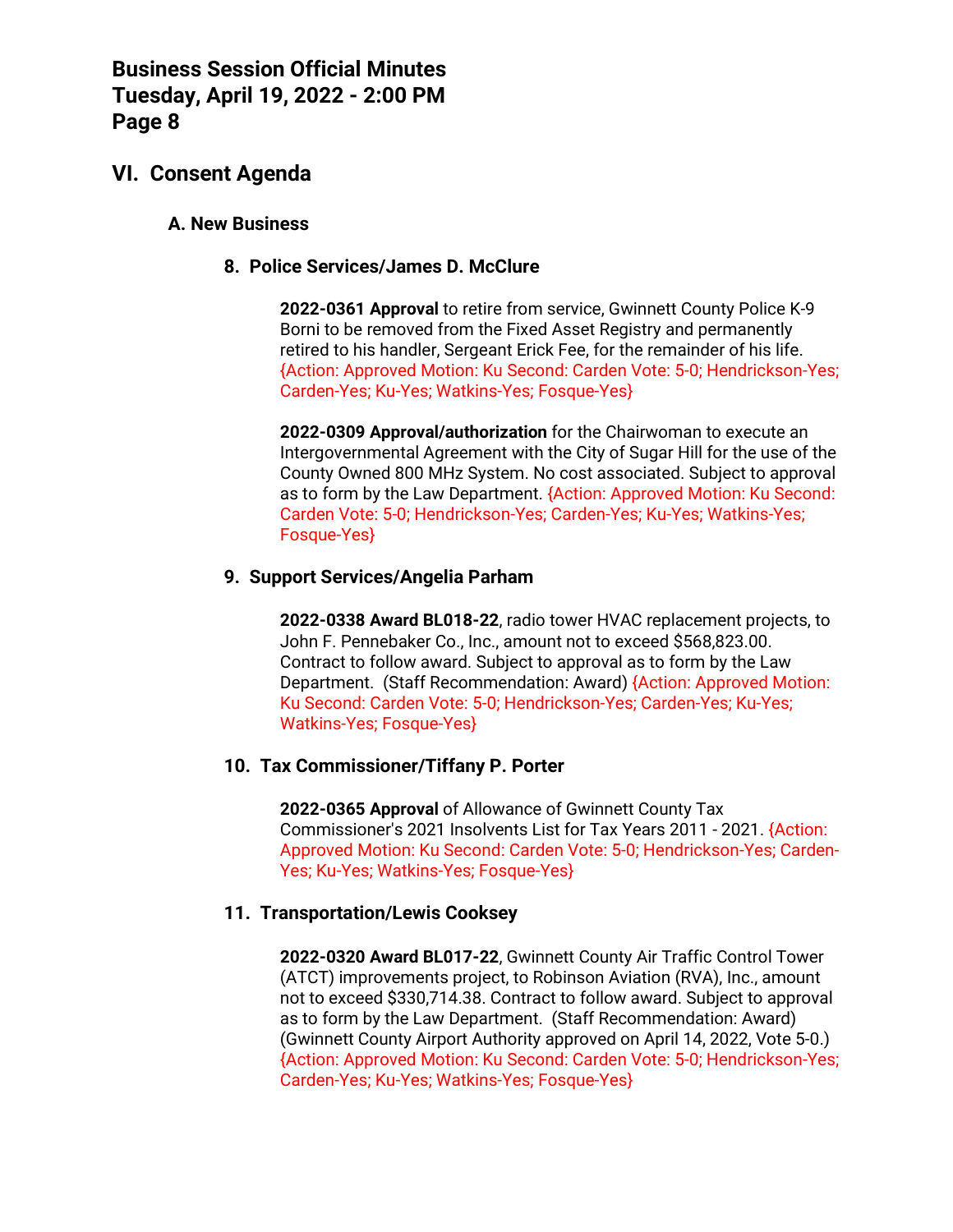# **VI. Consent Agenda**

#### **A. New Business**

#### **11. Transportation/Lewis Cooksey**

**2022-0375 Award BL023-22**, Ross Road (at US 78/SR 10/Stone Mountain Hwy) and Anderson-Livsey Lane (at Centerville Hwy and Telida Trail) traffic safety improvement projects, to Backbone Infrastructure, LLC, amount not to exceed \$415,497.10. Contract to follow award. Subject to approval as to form by the Law Department. This contract is funded by the 2014 SPLOST Program. (Staff Recommendation: Award) {Action: Approved Motion: Ku Second: Carden Vote: 5-0; Hendrickson-Yes; Carden-Yes; Ku-Yes; Watkins-Yes; Fosque-Yes}

**2022-0373 Approval** of Change Order No. 1 for BL012-21, Collins Industrial Way from SR20/Buford Drive to Collins Hill Road Connector, project with CMES, Inc. This Change Order will increase the contract by \$733,143.87 with the County's obligation increasing by \$416,503.12 and a private developer contributing \$316,640.75 through an executed Development Participation Agreement. The total contract amount is adjusted from \$1,988,174.70 to \$2,721,318.57 and adds 160 calendar days to the contract duration. Subject to approval as to form by the Law Department. This project is funded by the 2014 SPLOST Program and the Georgia Department of Transportation. (Staff Recommendation: Approval) {Action: Approved Motion: Ku Second: Carden Vote: 5-0; Hendrickson-Yes; Carden-Yes; Ku-Yes; Watkins-Yes; Fosque-Yes}

**2022-0339 Approval/authorization** for the Chairwoman to execute the Second Amendment to the Lease Agreement between Gwinnett County and the Civil Air Patrol, Inc. Subject to approval as to form by the Law Department. (Airport Authority approved on January 13, 2022, Vote 4-0.) {Action: Approved Motion: Ku Second: Carden Vote: 5-0; Hendrickson-Yes; Carden-Yes; Ku-Yes; Watkins-Yes; Fosque-Yes}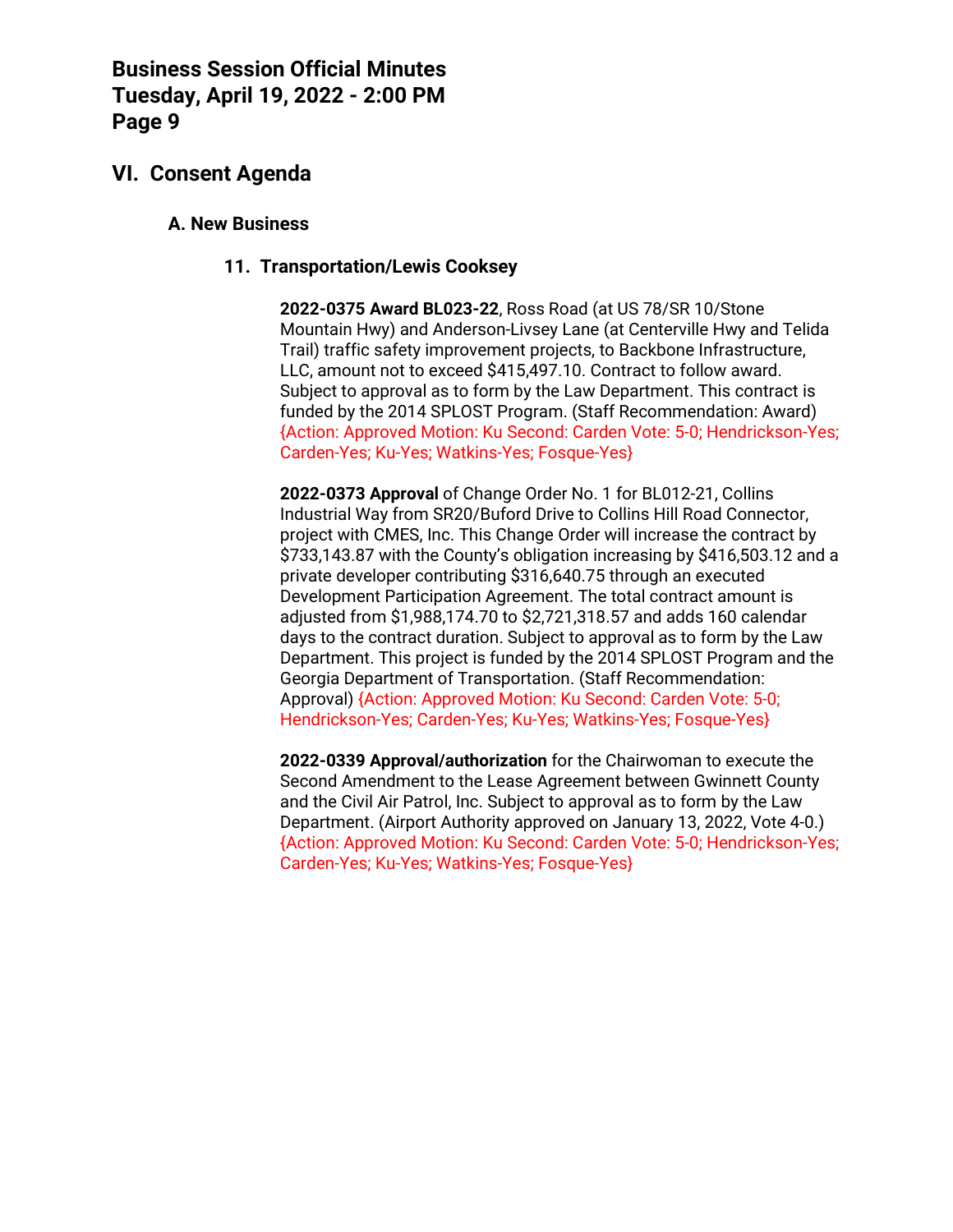## **VI. Consent Agenda**

#### **A. New Business**

#### **11. Transportation/Lewis Cooksey**

**2022-0351 Approval/authorization** for the Chairwoman to execute an Intergovernmental Agreement with the City of Duluth regarding the improvement of Pine Needle Drive. The City of Duluth has requested the approval to make improvements on Pine Needle Drive at its intersection with SR120/Abbotts Bridge Road. The City will construct a cul-de-sac on Pine Needle Drive. The City will be responsible for all costs associated with the improvements of Pine Needle Drive and shall be responsible for the ongoing maintenance of the cul-de-sac after the completion of the project. There will be no financial obligation to the County. Subject to approval as to form by the Law Department. (Staff Recommendation: Approval) {Action: Approved Motion: Ku Second: Carden Vote: 5-0; Hendrickson-Yes; Carden-Yes; Ku-Yes; Watkins-Yes; Fosque-Yes}

**2022-0377 Approval/authorization** for the Chairwoman to execute an agreement with the Lilburn Community Improvement District (CID) regarding the development of a Livable Centers Initiative major plan update. The total cost of the study is \$149,915.00. The County will contribute \$29,661.25 toward the cost of the study, utilizing the remaining SPLOST Transportation Planning Funds from a prior CID/County agreement (GCID20181268). There will be no change to the County's overall financial obligation. Subject to approval as to form by the Law Department. Funded by the 2017 SPLOST Program. (Staff Recommendation: Approval) {Action: Approved Motion: Ku Second: Carden Vote: 5-0; Hendrickson-Yes; Carden-Yes; Ku-Yes; Watkins-Yes; Fosque-Yes}

**2022-0385 Approval/authorization** for the Chairwoman to execute a Purchase and Sale Agreement with Unified Tech, Inc., on the Sugarloaf Parkway Extension Phase II project, including authority to execute any and all related documents necessary to consummate the transaction. This Agreement involves the purchase of 0.586 acres of fee simple right of way at a cost of \$869,339.00. Subject to approval as to form by the Law Department. This Agreement is funded by the 2014 SPLOST Program. (Staff Recommendation: Approval) {Action: Approved Motion: Ku Second: Carden Vote: 5-0; Hendrickson-Yes; Carden-Yes; Ku-Yes; Watkins-Yes; Fosque-Yes}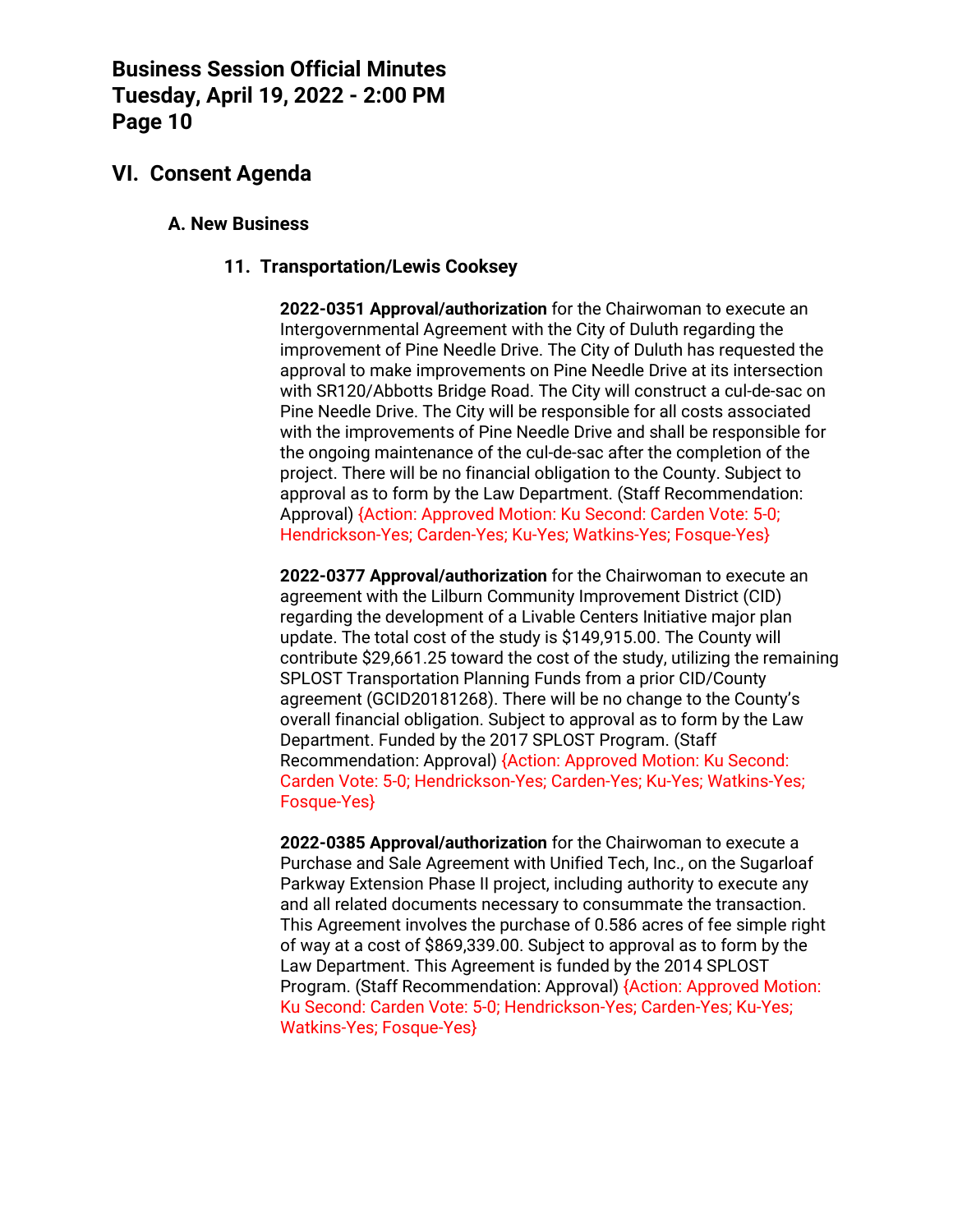## **VI. Consent Agenda**

#### **A. New Business**

#### **11. Transportation/Lewis Cooksey**

**2022-0387 Approval/authorization** to apply for and accept, if awarded, Federal Transit Administration (FTA) Section 5307 formula grant funds, two Congestion Mitigation and Air Quality (CMAQ) awards, and the Surface Transportation Block Grant (STBG), that has been flexed to FTA, which will provide Federal assistance for operating and capital expenses for 2022 and 2023, in a total amount not to exceed \$21,972,610.58, which includes a required local match of \$6,956,863.58. Approval/authorization for the Chairwoman, or designee, to execute any and all related documents. Subject to approval as to form by the Law Department. {Action: Approved Motion: Ku Second: Carden Vote: 5-0; Hendrickson-Yes; Carden-Yes; Ku-Yes; Watkins-Yes; Fosque-Yes}

#### **12. Water Resources/Tyler Richards**

**2022-0360 Award BL014-22**, Lanier Filter Plant Administration Building demolition, to Complete Demolition Services, LLC, amount not to exceed \$131,000.00. Contract to follow award. Subject to approval as to form by the Law Department. (Staff Recommendation: Award) {Action: Approved Motion: Ku Second: Carden Vote: 5-0; Hendrickson-Yes; Carden-Yes; Ku-Yes; Watkins-Yes; Fosque-Yes}

**2022-0366 Approval** to renew OS001-19, purchase of products and services for Supervisory Control and Data Acquisition (SCADA) programming, design, and integration services on an annual contract (May 6, 2022 through May 5, 2023), with Kapsch TrafficCom USA, Inc., base amount \$250,000.00. (Staff Recommendation: Approval) {Action: Approved Motion: Ku Second: Carden Vote: 5-0; Hendrickson-Yes; Carden-Yes; Ku-Yes; Watkins-Yes; Fosque-Yes}

**2022-0381 Approval** to renew BL017-19, provision of variable frequency drive (VFD) maintenance services on an annual contract (May 7, 2022 through May 6, 2023), with Electronic Maintenance Associates, Inc., base bid \$120,000.00. (Staff Recommendation: Approval) {Action: Approved Motion: Ku Second: Carden Vote: 5-0; Hendrickson-Yes; Carden-Yes; Ku-Yes; Watkins-Yes; Fosque-Yes}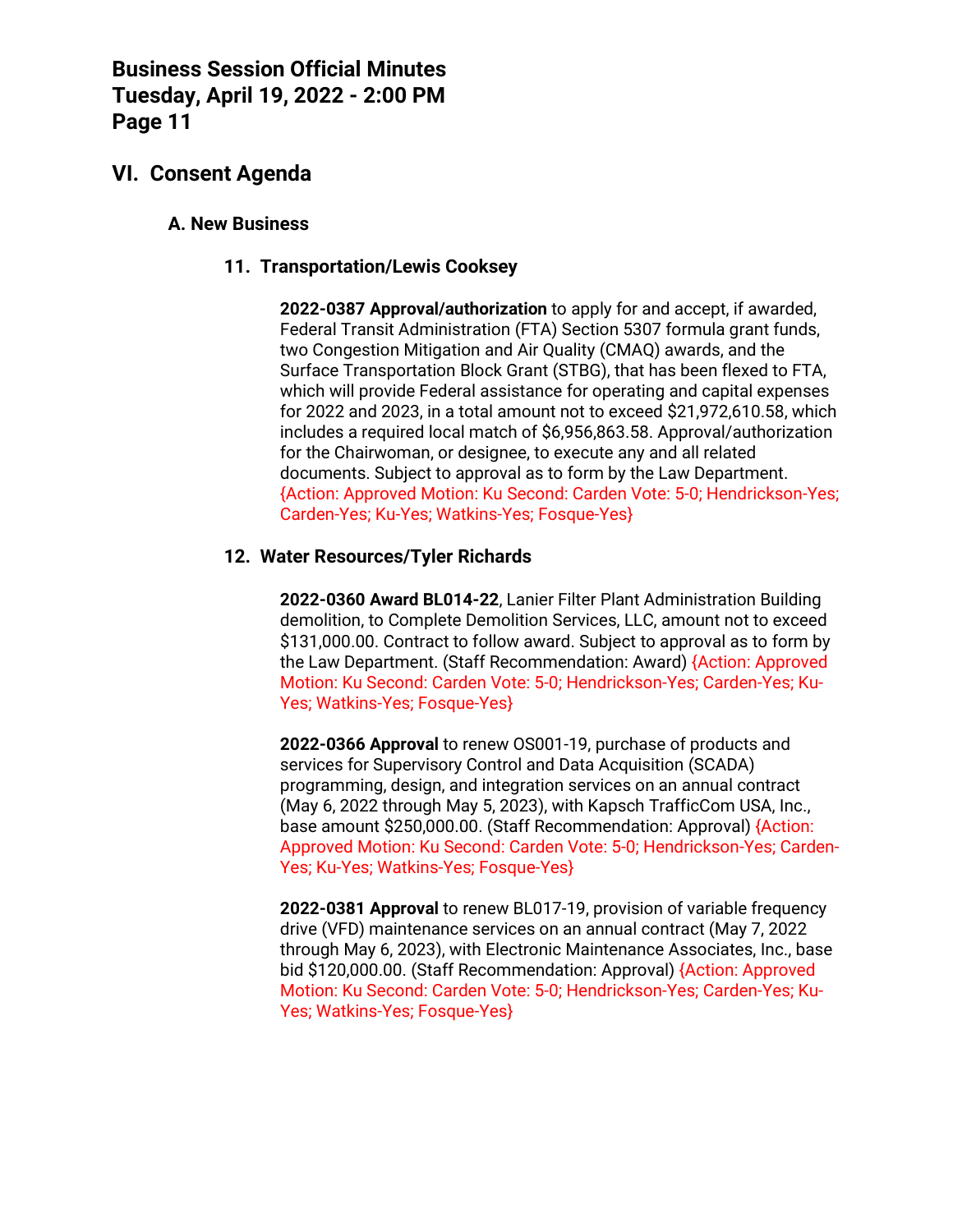# **VI. Consent Agenda**

#### **A. New Business**

#### **12. Water Resources/Tyler Richards**

**2022-0330 Approval/authorization** for the Chairwoman to execute a Memorandum of Agreement for Participation in the District-wide Single Family Toilet Retrofit Program with Metropolitan North Georgia Water Planning District in the amount of \$125,000.00. Subject to approval as to form by the Law Department. (Staff Recommendation: Approval) {Action: Approved Motion: Ku Second: Carden Vote: 5-0; Hendrickson-Yes; Carden-Yes; Ku-Yes; Watkins-Yes; Fosque-Yes}

**2022-0371 Approval/authorization** for the Chairwoman to execute a Development Participation Agreement between Gwinnett County, Gwinnett County Water and Sewerage Authority and Taylor Morrison of Georgia, LLC, to outline the responsibilities of the parties as it pertains to sewer infrastructure improvements in the vicinity of Buford Drive and Russell Road in unincorporated Gwinnett County. Taylor Morrison of Georgia, LLC will pay to Gwinnett County four hundred forty-seven thousand five hundred dollars (\$447,500.00) towards implementation of the project. Subject to approval as to form by the Law Department. (Staff Recommendation: Approval) (Water and Sewerage Authority approved on April 11, 2022, Vote 5-0.) {Action: Approved Motion: Ku Second: Carden Vote: 5-0; Hendrickson-Yes; Carden-Yes; Ku-Yes; Watkins-Yes; Fosque-Yes}

**2022-0372 Approval/authorization** for the Chairwoman to execute a Governmental Encroachment Agreement for Easement with Georgia Power Company, for work associated with the Dam Outlet Works Maintenance Project (Y14 site). Subject to approval as to form by the Law Department. (Staff Recommendation: Approval) {Action: Approved Motion: Ku Second: Carden Vote: 5-0; Hendrickson-Yes; Carden-Yes; Ku-Yes; Watkins-Yes; Fosque-Yes}